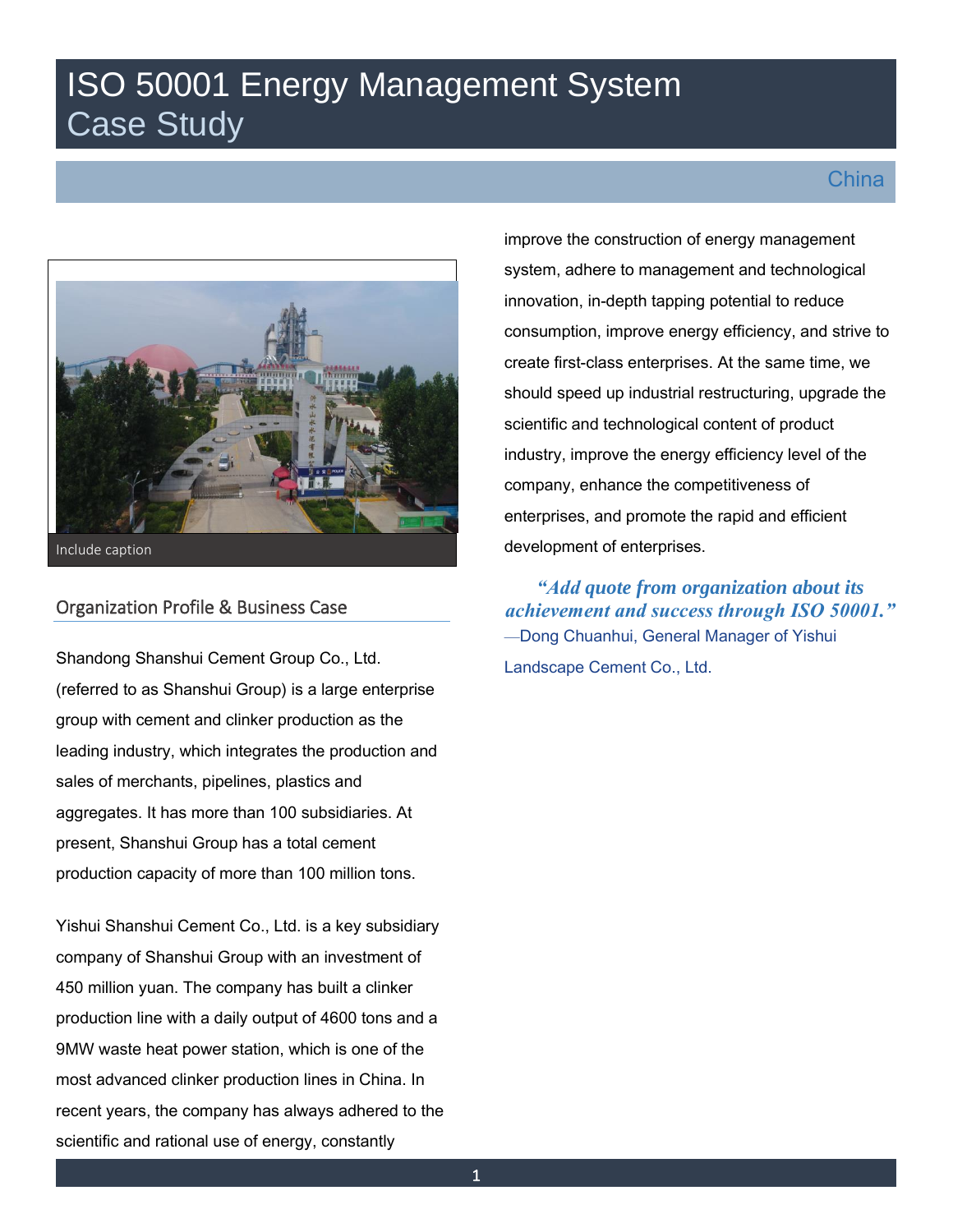#### Business Benefits

In terms of production technology management and scientific and technological progress, the company vigorously promotes technological progress. By introducing advanced production equipment at home and abroad and improving the level of equipment and automation of enterprises, it not only greatly improves the output and quality of products, optimizes the product structure, upgrades the product grade, and makes the energy consumption index of products decline continuously, but also reduces the energy cost.

Shanshui Group has always adhered to the scientific concept of development, with reducing energy consumption and improving energy utilization as the core, and promoted its subsidiaries to continuously carry out technological transformation, adopt new processes, new technologies and new equipment, eliminate high energy-consuming processes and equipment, and continuously improve energy management Through investment in recent years, our company has achieved remarkable results in comprehensive energy utilization from 2016 to 2017. All energy indicators are lower than the national advanced value and Shandong advanced value, and are in the leading level in the industry.

| <b>Case Study Snapshot</b>                                                |                                                                         |  |
|---------------------------------------------------------------------------|-------------------------------------------------------------------------|--|
| <b>Industry</b>                                                           | <b>Building material</b>                                                |  |
| <b>Product/Service</b>                                                    | cement                                                                  |  |
| Location                                                                  | Taierzhuang District,<br>Zaozhuang City,<br>Shandong Province,<br>China |  |
| <b>Energy management system</b>                                           | ISO 50001                                                               |  |
| <b>Energy performance</b><br>improvement period                           | Total number of<br>years for which<br>energy was improved               |  |
| <b>Energy Performance</b><br>Improvement (%)<br>over improvement period   | 1%                                                                      |  |
| <b>Total energy cost savings</b><br>over improvement period               | 789077                                                                  |  |
| <b>Cost to implement EnMS</b>                                             | 54747                                                                   |  |
| <b>Total Energy Savings</b><br>over improvement period                    | 31260(GJ)                                                               |  |
| Total CO <sub>2</sub> -e emission<br>reduction<br>over improvement period | 2840000KG                                                               |  |

#### Plan

In order to carry out energy management smoothly and achieve the goal of energy conservation, Shanshui Group vigorously promotes the construction of energy management system. Shanshui Group has established an energy management and control center and established three-level energy network of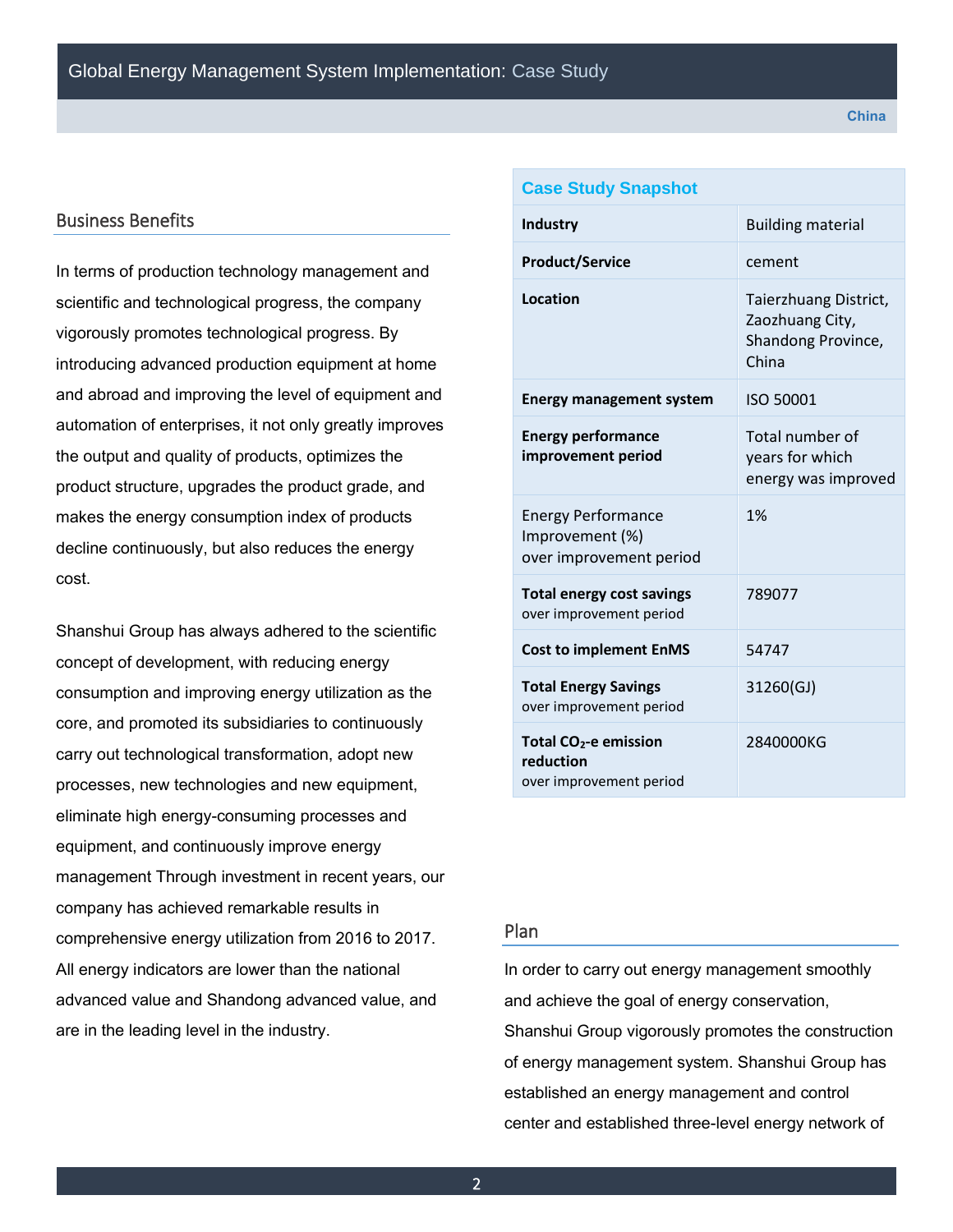group headquarters, operation area and subcompanies.

In order to ensure the effective monitoring of energy indicators in the production process, a digital system is equipped to accurately monitor and feedback the coal consumption and electricity consumption of each section of the system. The energy consumption indicators fed back daily are counted and analyzed, and corresponding measures are taken in time according to the analysis results. The dispatcher reports the electricity consumption data to the statistician daily through the production digitization system, and then to the finance by the statistician. The cost analysis report is issued by the finance, in which the energy consumption analysis is analyzed by the dispatching control room. The use of raw coal is counted by production statisticians three times a month in the first, middle and last ten days, and the coal consumption is counted. In the aspect of water management, the waste heat power station is responsible for recording the total water consumption every month.

On the basis of guaranteeing the present achievements, through further improving the process system, we can find out the suitable points for stabilizing clinker strength for 3 days, increasing clinker strength for 28 days and steadily increasing clinker output to further reduce the energy consumption of the system; set up a special control group for leakage and leakage, and formulate a special quality guarantee system for leakage and

leakage control, aiming at the root causes of leakage and leakage of equipment and technology. In order to reduce surface heat dissipation and energy consumption, castables and insulation materials should be replaced in batches for five-stage feeding pipes, cyclones, smoke chambers, nozzles and threestage air ducts by taking advantage of downtime maintenance opportunities.

In order to do a better job in energy management and lay a good foundation for energy management, the Group formulates corresponding management objectives for benchmarking each year in accordance with the provisions of the comprehensive budget system, and formulates an assessment system for the completion, of the indicators. At the same time, in order to actively accomplish the goals set by the group, besides strengthening management and supervision in daily production, the company also equipped with complete measuring and testing equipment and software, such as replacing the fullautomatic weighing system by weighing, eliminating the impact of artificial weighing errors on energy basic management. Actively cooperate with the government's requirements and the work of the Energy System Audit Company to audit our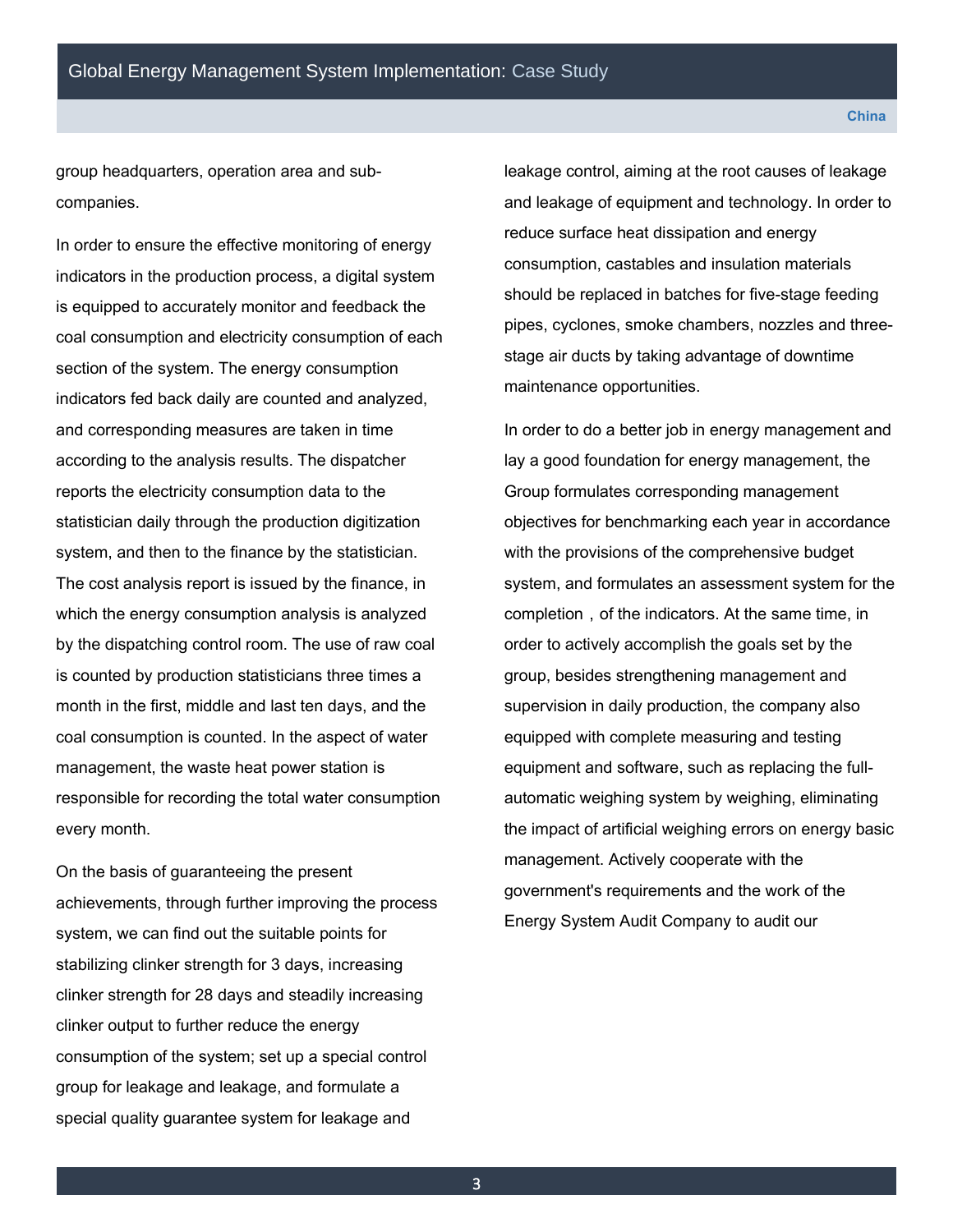

### Do, Check, Act

In order to expand the effect of system resistance reduction, the company's main technical reforms in 2018 have carried out resistance reduction reforms from the cut-in angles of raw meal grinding circulating fan, third air duct and decomposition furnace, and the application of new sealing technology in various systems has achieved good results. After accumulating experience of technical reforms in recent years, the company has summed up the way suitable for our company's technical transformation and application, and the company's energy-saving plan in 2019. In the technological renovation projects, the main measures are to adopt new technology, new insulation materials and eliminate backward equipment and increase new energy-saving equipment. The energy consumption of production

system is constantly improved, and scientific management of energy resources is strengthened, and management and

1. On the basis of guaranteeing the present achievements, by further improving the process system, we can find out the suitable points for stabilizing clinker strength for 3 days, increasing clinker strength for 28 days and steadily increasing clinker output, so as to further reduce the energy consumption of the system.

2. Grasp the leakage of technology, equipment and other facilities, plan to tackle the root causes of the leakage of equipment and technology from the end of 2018 to March 2019, and formulate effective control methods and systems to reduce energy waste and expand energy efficiency.

3. Heat dissipation control on the surface of preheater; since December, 2018, castables have been replaced in batches for five-stage feeding pipes, cyclones, smoke chambers, shrinkage nozzles and three-stage air ducts, replacing the original thermal insulation materials with nano-insulation plates, reducing surface heat dissipation and energy consumption.

#### **Transparency**

Our company constantly compares and analyses various energy consumption indicators, and constantly upgrades the process system and equipment. In 2016, the main purpose of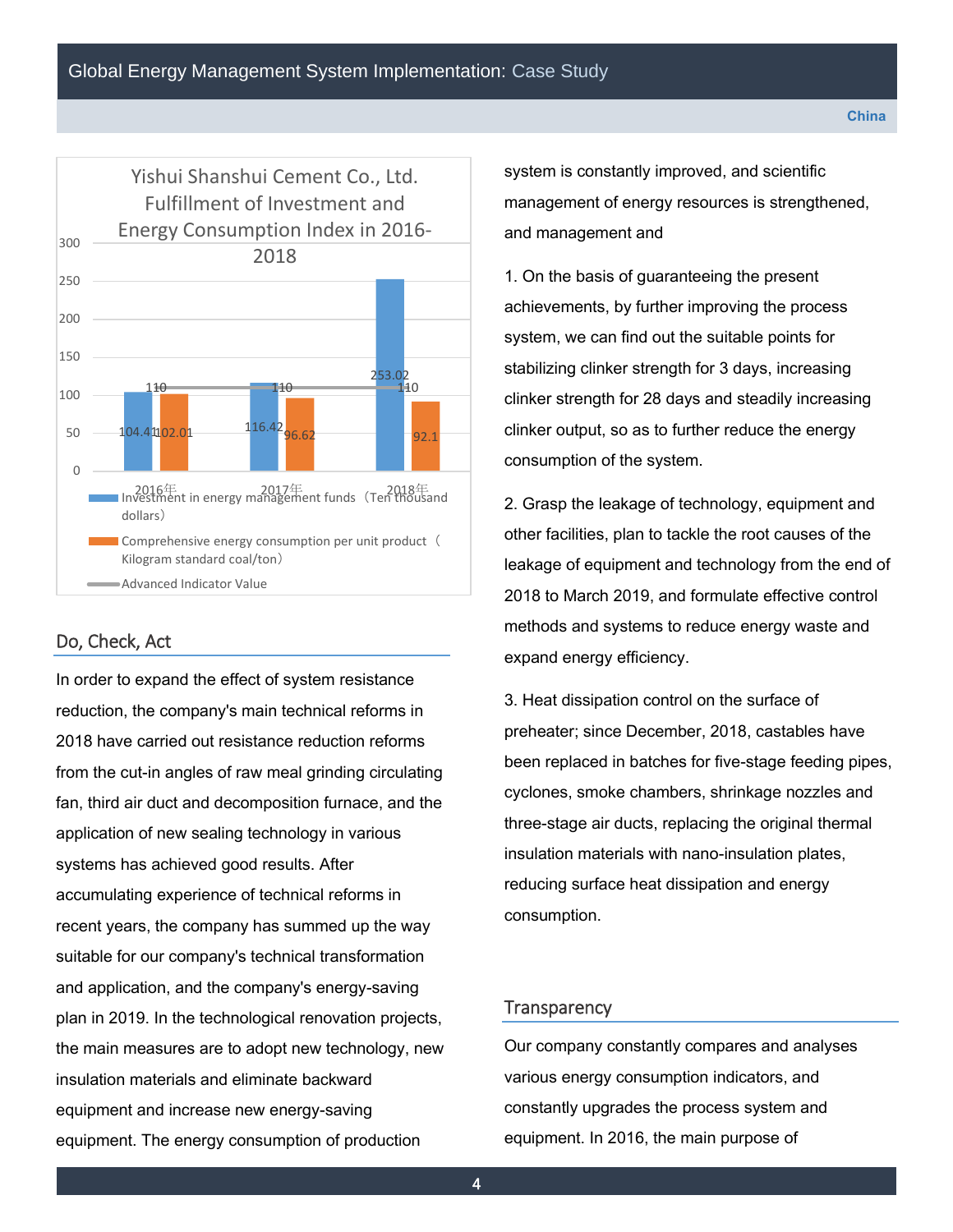technological transformation is to stabilize the ingredients and process of the system so as to achieve the goal of energy saving and consumption reduction. Through the achievements and experience gained in 2016, the technological transformation projects in 2017, such as resistance reduction of the process system, increase of the automatic control system and other technological transformation experience, are in 30 companies in the group. The application of raw material rotor scale in kiln and automatic coal feeding in kiln tail laid a foundation for energy saving and consumption reduction and clinker quality improvement. This project became a key promotion project of the group in 2017.

In order to expand the effect of system resistance reduction, the company's main technical reforms in 2018 have carried out resistance reduction reforms from the cut-in angles of raw meal grinding circulating fan, third air duct and decomposition furnace, and the application of new sealing technology in various systems has achieved good results. After accumulating experience of technical reforms in recent years, the company has summed up the way suitable for our company's technical transformation and application, and the company's energy-saving plan in 2019. In the technological renovation projects, the main measures are to adopt new technology, new insulation materials and eliminate backward equipment and increase new energy-saving equipment. The energy consumption of production system is constantly improved, and scientific management of energy resources is strengthened,

and management and technological innovation are persisted.

#### Lessons Learned

First, the company has set up an energy management and control center, each member of the center has its own duties, to ensure the normal operation of the energy management system. The second is to conduct a comprehensive analysis of the energy (coal) used, and carry out a vehicle-by-vehicle inspection of raw coal and raw materials, and a vehicle-by-vehicle test. The energy consumption is reduced by adjusting the process and optimizing the energy consumption scheme in time. Thirdly, we should improve the recovery and utilization rate of secondary energy, and make full use of secondary energy in some processes and auxiliary systems. Fourth, a large number of energy-saving technological renovations have been carried out to reduce energy consumption and energy costs through technological renovations.

# Visual materials